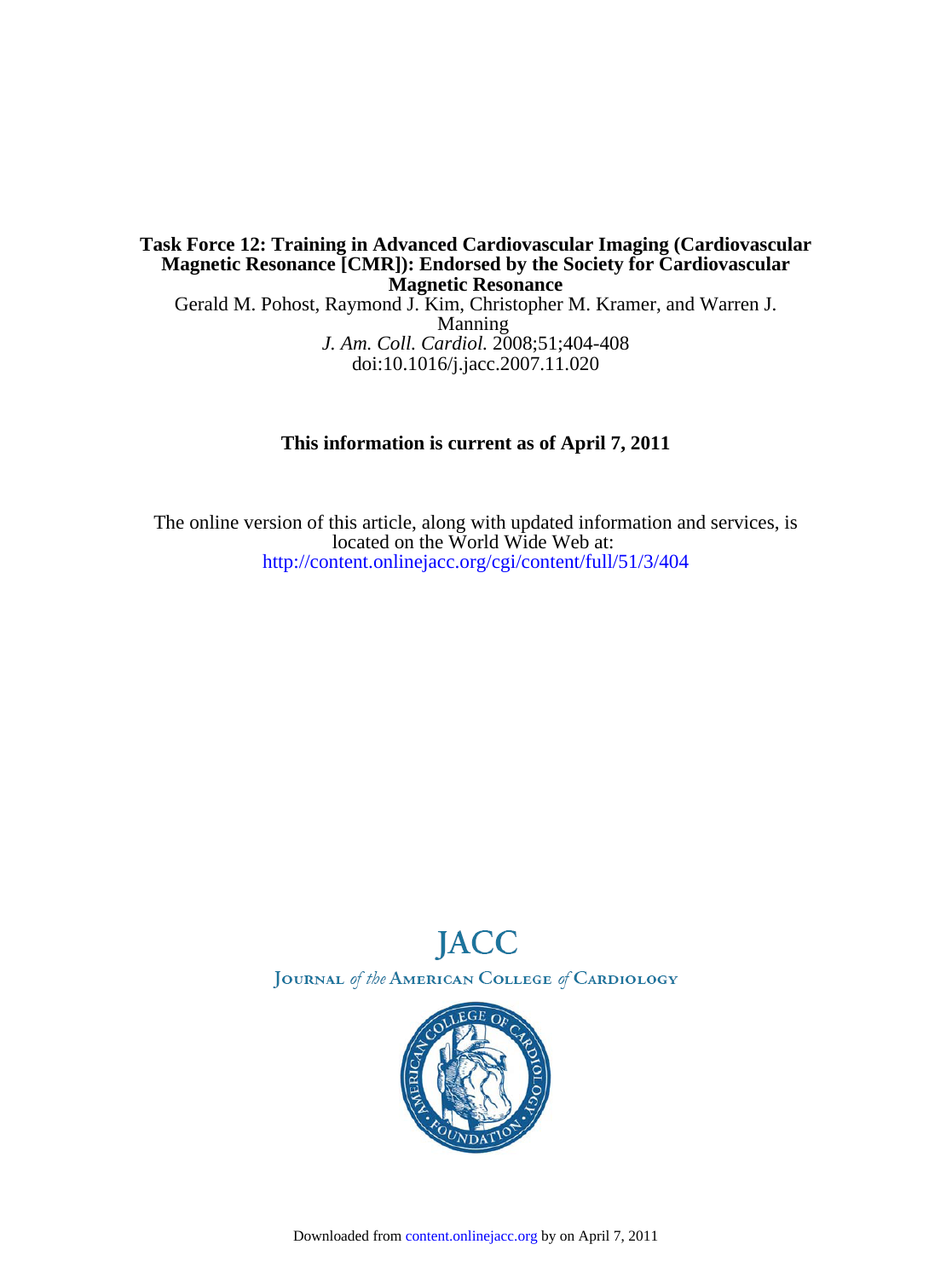## **APPENDIX 2. PEER REVIEWER RELATIONSHIPS WITH INDUSTRY—ACCF 2008 RECOMMENDATIONS FOR TRAINING IN ADULT CARDIOVASCULAR MEDICINE CORE CARDIOLOGY TRAINING (COCATS 3)—TASK FORCE 11: TRAINING IN VASCULAR MEDICINE AND PERIPHERAL VASCULAR CATHETER-BASED INTERVENTIONS**

| Name*                           | <b>Affiliation</b>                                           | <b>Consultant</b>                                                                                                   | <b>Research</b><br>Grant                                       | <b>Scientific</b><br><b>Advisory</b><br><b>Board</b> | Speakers'<br><b>Bureau</b>    | <b>Steering</b><br><b>Committee</b> | <b>Stock</b><br><b>Holder</b>             | <b>Other</b> |
|---------------------------------|--------------------------------------------------------------|---------------------------------------------------------------------------------------------------------------------|----------------------------------------------------------------|------------------------------------------------------|-------------------------------|-------------------------------------|-------------------------------------------|--------------|
| Dr. Rick A.<br>Nishimura        | • Official-Board of<br><b>Trustees</b>                       | None                                                                                                                | None                                                           | None                                                 | None                          | None                                | None                                      | None         |
| Dr. Jeffrey J.<br>Cavendish     | • Official-Board of<br><b>Governors</b>                      | None                                                                                                                | None                                                           | None                                                 | None                          | None                                | None                                      | None         |
| Dr. Matthew R. Wolff            | • Official-Board of<br><b>Governors</b>                      | None                                                                                                                | None                                                           | None                                                 | None                          | None                                | None                                      | None         |
| Dr. John E. Brush, Jr.          | • Content-Individual<br>Reviewer                             | None                                                                                                                | None                                                           | None                                                 | None                          | None                                | None                                      | None         |
| Dr. Marie D. Gerhard-<br>Herman | • Content-Peripheral<br><b>Vascular Disease</b><br>Committee | None                                                                                                                | None                                                           | None                                                 | None                          | None                                | None                                      | None         |
| Ms. Cathy Pensyl                | • Content-Peripheral<br><b>Vascular Disease</b><br>Committee | None                                                                                                                | None                                                           | None                                                 | None                          | None                                | None                                      | None         |
| Dr. Kenneth<br>Rosenfield       | • Content-Peripheral<br><b>Vascular Disease</b><br>Committee | • Abbott Vascular<br>• Cordis<br>• Endotex<br>$\cdot$ Ev3<br>• Medical Simulation<br>• The Medicines Co.<br>• Xtent | • Abbott Vascular<br>• Bard<br>• Boston Scientific<br>• Cordis | None                                                 | • Boston<br><b>Scientific</b> | None                                | • Medical<br><b>Simulation</b><br>• Xtent | None         |

This table represents the relationships of peer reviewers with industry that were reported by the authors as relevant to this topic. It does not necessarily reflect relationships with industry at the time of publication. \*Names are listed in alphabetical order with each category of review.

# Task Force 12: Training in Advanced Cardiovascular Imaging (Cardiovascular Magnetic Resonance [CMR])

*Endorsed by the Society for Cardiovascular Magnetic Resonance*

Gerald M. Pohost, MD, FACC, *Chair* Raymond J. Kim, MD, FACC, Christopher M. Kramer, MD, FACC, Warren J. Manning, MD, FACC (*Society for Cardiovascular Magnetic Resonance Representative*)

Cardiovascular magnetic resonance (CMR) [\(Table 1\)](#page-2-0), one of the newest cardiovascular imaging modalities, provides useful, often unique information with which all cardiologists should be conversant. Accordingly, cardiovascular trainees should receive training that would provide at least a basic understanding of the methods and utility of CMR in the practice of cardiology. To accomplish such an understanding for fellows with different levels of interest in CMR, training in CMR should be provided at 3 levels—general, specialized, and advanced.

## Training Levels

**Level 1—**General training (1 month) should provide the cardiovascular trainee with a working knowledge of CMR methods and their diagnostic utility.

**Level 2—**Specialized training (at least 3 months) designed to provide the trainee in cardiovascular diseases with the skills necessary to independently interpret CMR imaging studies.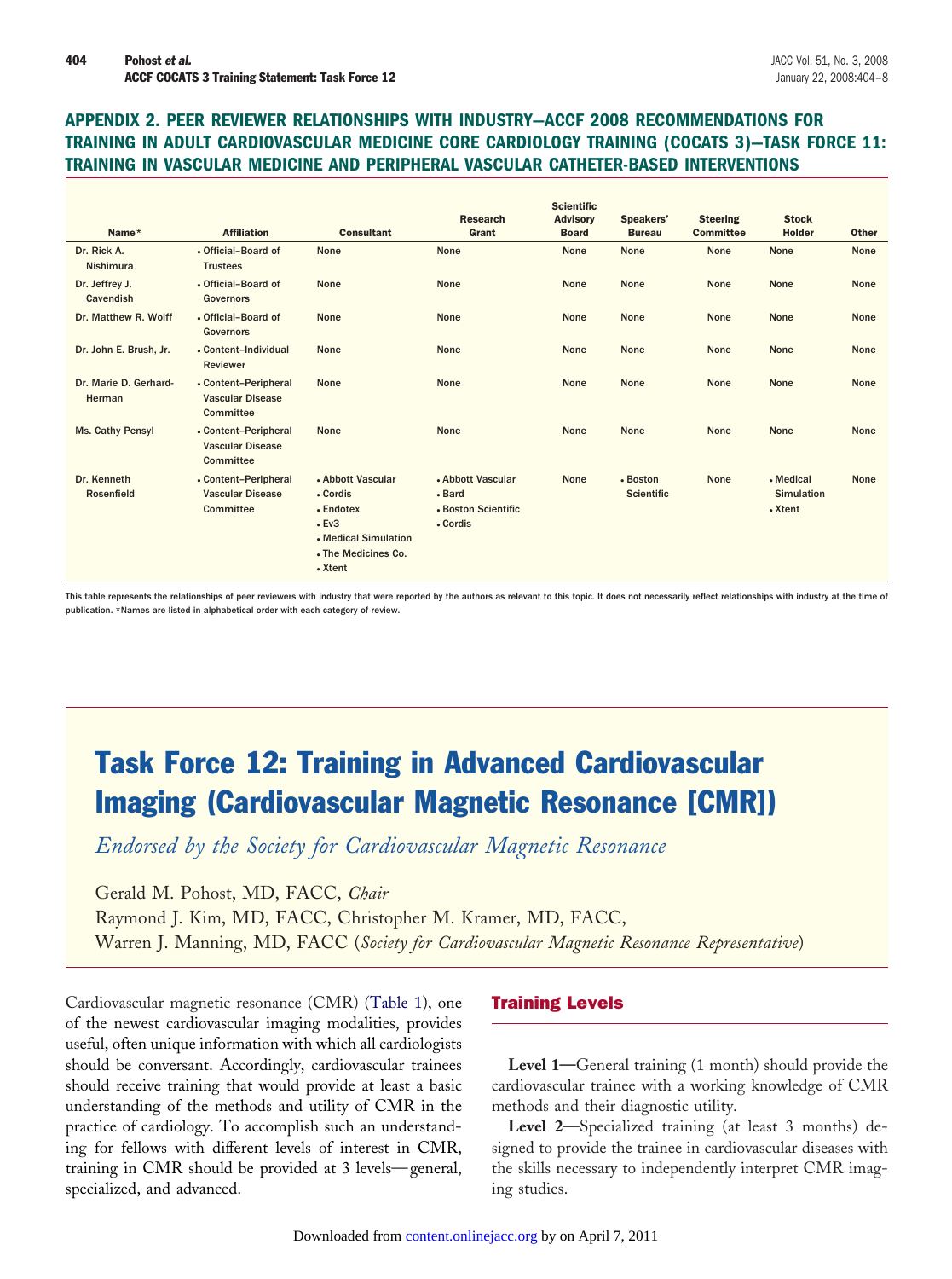#### <span id="page-2-0"></span>Table 1 Classification of CMR Procedures

1. Standard CMR procedures, including:

- a. Tomographic still-frame CMR for morphology using "bright" and/or "dark blood" methods with and/or without a paramagnetic contrast agent
- b. Cine and other approaches to CMR for assessment of ventricular function
- c. Magnetic resonance angiography and cine CMR of the great vessels, anomalous coronary arteries, and coronary artery bypass grafts
- d. Delayed contrast-enhanced CMR for myocardial infarction, scar, intraventricular thrombus, and microvascular obstruction (associated with myocardial infarction) and viability assessment and visualization of other causes of abnormal myocardial interstitium
- e. First-pass CMR (with vasodilator infusion) or cine CMR with stress (with inotropic agent) for myocardial perfusion evaluation, ischemia detection, and assessment of patients with coronary microvascular disease
- f. Phase-contrast velocity mapping for blood flow quantification for shunt sizing and determination of valvular regurgitation and stenosis
- g. Peripheral magnetic resonance angiography
- 2. Less common procedures, including:
	- a. Myocardial tagging (approach unique to CMR that allows more detailed evaluation of intramural and transmural myocardial function than ventriculography alone and for evaluation of pericardial disease)
	- b. Coronary magnetic resonance imaging of the native coronary arteries
	- c. Magnetic resonance spectroscopy using <sup>31</sup>P (to assess "high energy phosphate metabolism") or other nuclei

 $CMR =$  cardiovascular magnetic resonance.

**Level 3—**Advanced training is provided for those who ultimately wish to be responsible for the operation of a CMR laboratory. Level 3 criteria must include adequate levels of patient care, teaching, and research.

#### Overview of CMR Training

All cardiovascular medicine trainees should be taught the basic types of CMR studies and their indications. Mentored interpretation of CMR studies should be coupled with comparison and integration of results with other relevant clinical and laboratory testing. A mentor is an individual with the equivalent of Level 3 CMR training. This training generally should be acquired through the Accreditation Council for Graduate Medical Education (ACGME)—an approved cardiology or radiology program with expertise in CMR and under the aegis of a Level 3-qualified mentor in a laboratory accredited by an organization such as the Intersocietal Commission on the Accreditation of MR Laboratories (ICAMRL). Occasionally, a Level 3-qualified mentor will not be available in the institution housing the general fellowship program, but is available at a nearby nonacademic medical center accredited for CMR by an organization such as the ICAMRL. Under these circumstances it is acceptable to provide the training in CMR at such a medical center for

#### Table 2 Components of CMR Training

1. Didactic activities

a. Lectures (It will be necessary in learning the physical principles and in case interpretation to derive such information from relevant lectures; no more than 5% of the cases.)

2. Independent interpretation of CMR cases (performed in the mentoring CMR laboratory)

3. Participation in CMR case study interpretation

4. "Hands-on" CMR experience

 $CMR =$  cardiovascular magnetic resonance.

all levels of training. The CMR training center and the trainee should maintain a logbook or other specific records to document the cases reviewed and the didactic hours in which the trainee has participated.

The depth of knowledge should increase with increasing levels of training. In the case of the Level 3 trainee, specialized training and, for academic trainees, research training related to CMR should be offered as a part of an established training program (Table 2).

#### Level 1: General Training (1 Month Minimum)

The trainee should have exposure to the methods and the multiple applications of CMR for a period of not less than 1 month or its equivalent when integrated with other training activities. This experience should provide basic background knowledge in CMR sufficient for the practice of adult cardiology and referral for CMR evaluation, but not for the practice or independent clinical interpretation of CMR. As a practical matter, many fellowship programs in cardiovascular medicine may not be able to fulfill CMR training. In these instances, fellows should be encouraged to obtain experience in an alternate program with appropriate training and accreditation in the performance of CMR studies.

b. Self-study (it is possible to use cases from teaching files, journals, textbooks, or electronic/on-line courses. Such self-study cases need to be well documented in the trainee's records and should not comprise any more than 50% of the cases studied.)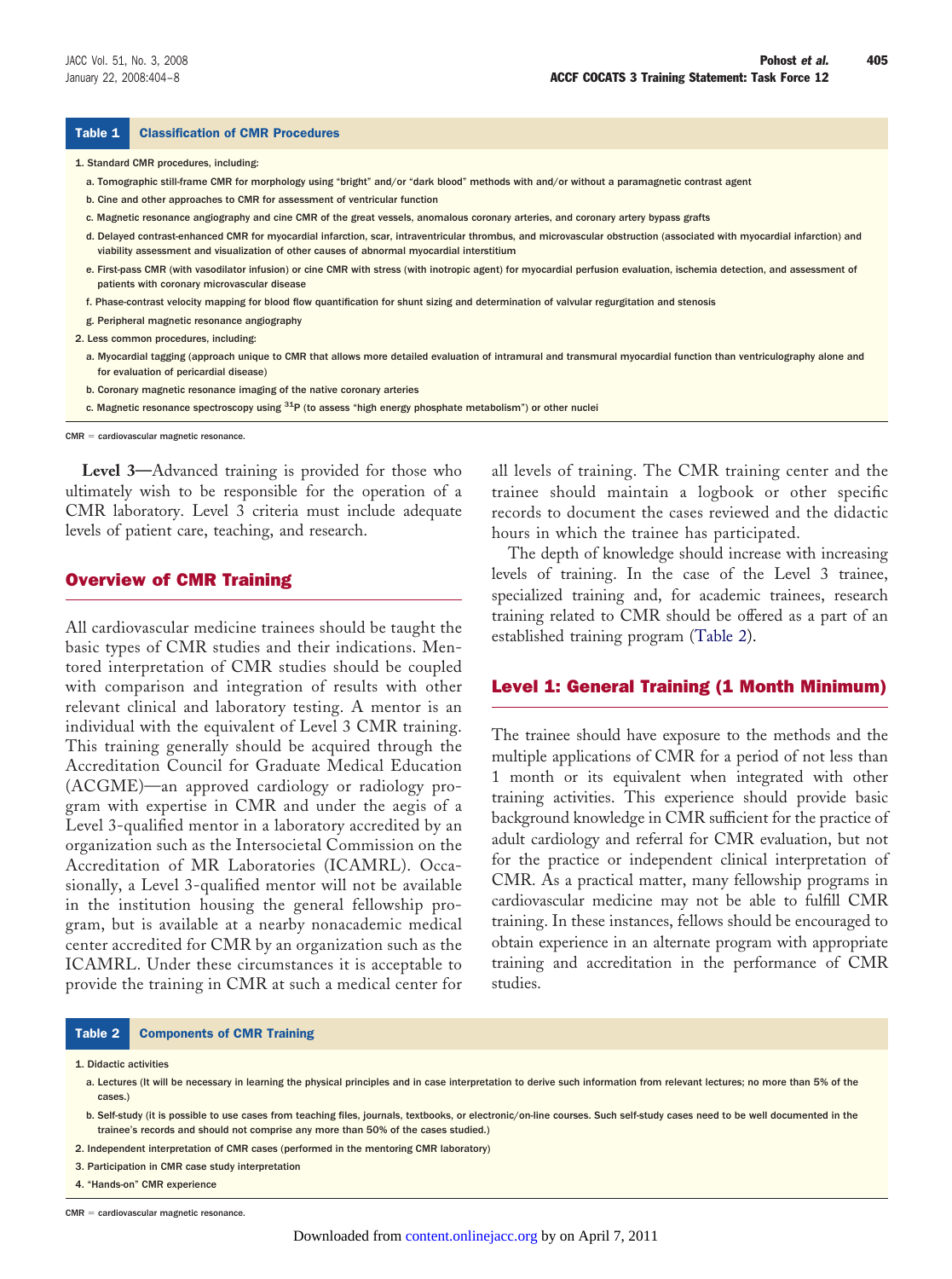#### Didactic Activities

**Interpretation of CMR studies.** During his or her 1 month of training, the trainee should actively participate in daily CMR study interpretation under the direction of a Level 2- or Level 3-trained CMR physician-mentor. For all studies in which angiographic, echocardiographic, radionuclide, computed tomographic, or hemodynamic data are available, this other imaging information should be correlated with CMR studies. Studies should include the range of procedures listed in [Table 1.](#page-2-0) Experience in interpretation (a minimum of 25 cases) may include studies from an established CMR teaching file.

**Lectures and self-study in CMR.** This component should consist of lectures on the basic aspects of CMR and parallel reading material consisting of selected articles, digital training programs, or CMR text. The lectures and reading should provide the fellow with an understanding of CMR applications. Specificity, sensitivity, diagnostic accuracy, utility in assessing prognosis, costs, artifacts, indications, contraindications, and pitfalls must be included for each cardiovascular diagnostic subset. Such information could be effectively transmitted within a weekly noninvasive or clinical teaching conference during which CMR data are presented.

A basic understanding of magnetic resonance physics should be provided, including the following: 1) the physics of magnetic resonance as it relates to image intensity and contrast, including flow, T1, T2, density of nuclear species (e.g., proton), and contrast agents; 2) sources of artifacts, including motion, arrhythmias, and metal objects; 3) safety of implanted devices (e.g., pacemakers, automatic implantable cardioverterdefibrillators), external ferromagnetic devices, and gadoliniumbased contrast agents (for a summary of safety issues in CMR, see [www.mrisafety.com\)](http://www.mrisafety.com); and 4) basic post-processing approaches and analyses.

#### Hands-On Experience

Hands-on experience is not necessary for Level 1.

## Level 2: Specialized Training (at Least 3 Months)

Training for Level 2 should include the CMR experience described for Level 1. Level 2 is for those trainees who wish to practice the clinical subspecialty of CMR, including independent interpretation of CMR studies. Level 2 trainees must have at least 3 months of dedicated CMR training (where 1 month is defined as 4 weeks and 1 week is defined as 35 h), including the basic elements listed in the following text. The trainee would be expected to become familiar with the CMR techniques listed in [Table 1.](#page-2-0)

#### **Background**

An understanding of CMR physics should be substantially more advanced than in Level 1 training (see the following text).

### Didactic Activities

**Interpretation of CMR studies.** During their 3 or more months of experience, trainees should actively participate in daily CMR study interpretation under the direction of a Level 2 or Level 3 (preferred) CMR-qualified physicianmentor. For all studies in which other cardiac imaging data are available, such information should be correlated with CMR data. The trainee should interpret at least 150 CMR examinations during this training period, including 50 for which the trainee is present during the scanning procedure, ideally as the primary operator, and is the primary interpreter. Up to 50 of the 100 examinations for which the trainee is not the primary interpreter can be derived from established teaching files, journals and/or textbooks, or electronic/on-line courses. Careful documentation of all case material and the details of the way in which the case was derived are essential.

**Lectures and self-study in CMR.** Course work would include the components for Level 1 training but should also include more advanced lectures and reading materials. This work, with parallel reading, should continue for the duration of the traineeship. Course work should include the following:

- 1. Physics: Trainees should receive didactic lectures from a CMR-trained physician (who has achieved Level 2 or 3 in CMR) and/or physicist on the basic physics of magnetic resonance in general and as it relates to CMR in particular. The content should include the same materials as in Level 1 (basic) plus lectures with supportive reading on the following topics:
	- a. Image formation, including k-space, gradient echo, spin echo, fast spin echo, echo planar, spiral, steady state free precession (SSFP), and parallel imaging
	- b. Specialized imaging sequences, including flow and motion, phase imaging, time of flight, contrast agents, and radiofrequency tagging
	- c. Hardware components, including the elements of gradient coil design, receiver coils, and digital sampling
- 2. Applications, interpretation, indications, and contraindications: Level 2 didactic activities should include an understanding of the sensitivity, specificity, accuracy, utility, costs, acquisition approaches, and disadvantages of all of the contemporary techniques in CMR. The following techniques should be covered in the didactic program:
	- a. Imaging of structure and tissue characterization (T1, T2, spin echo, gradient echo, SSFP, image contrast mechanisms, and fat suppression)
	- b. Imaging of function (cine and tagged cine magnetic resonance including SSFP imaging approaches)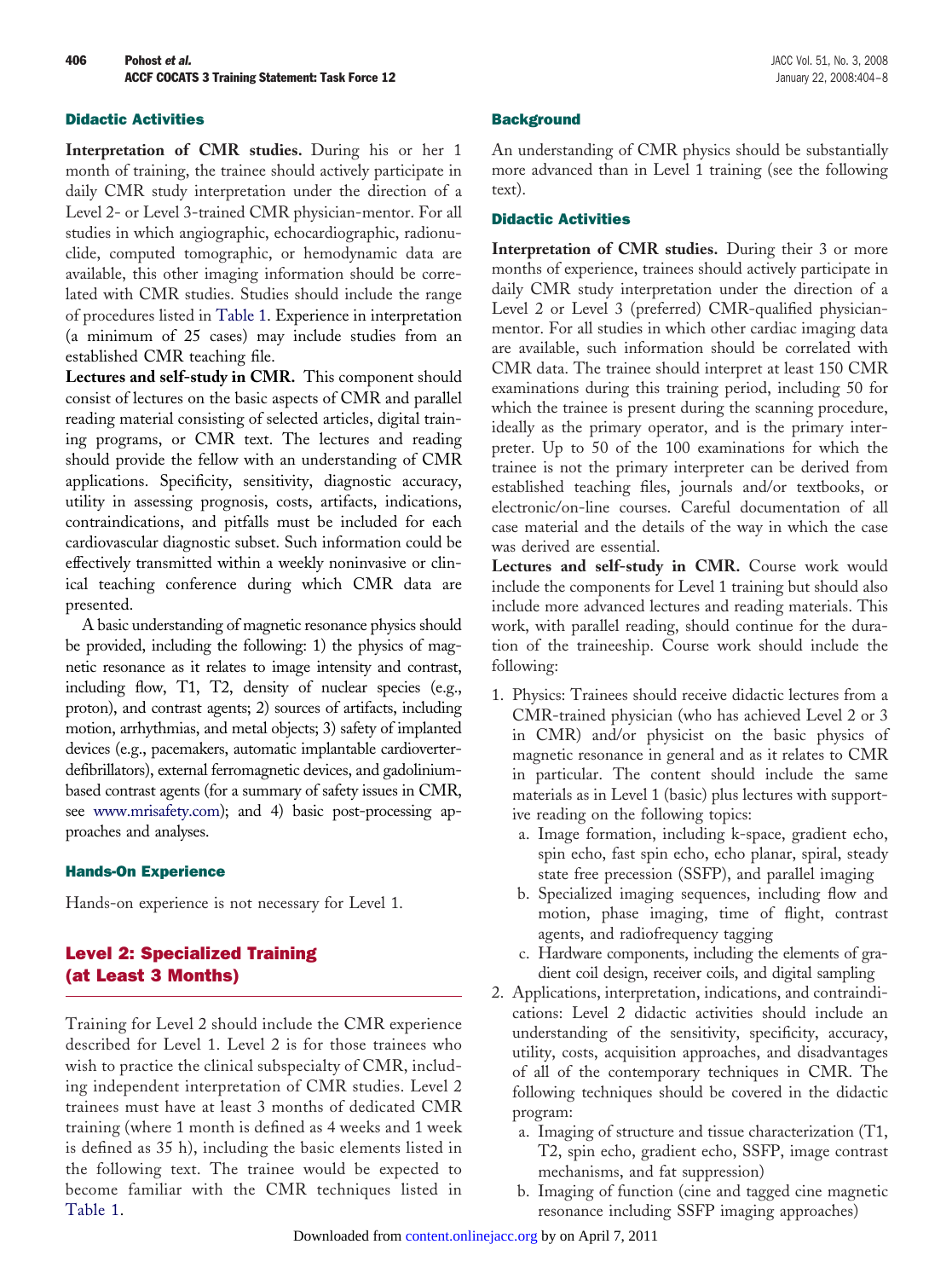- c. Volumetric imaging of mass, biventricular volumes, and ejection fraction (using cine magnetic resonance imaging)
- d. Flow imaging (e.g., velocity-encoded techniques)
- e. Imaging of myocardial infarction, scarring, and viability assessment (delayed contrast-enhancement imaging)
- f. Pharmacologic stress testing with evaluation of ventricular function and/or first-pass perfusion imaging using a contrast agent
- g. Magnetic resonance angiography (vascular)
- h. Mechanisms, types, and pharmacologic aspects of CMR contrast agents
- i. Electrocardiogram and peripheral pulse gating and triggering including timing of image acquisition within the R-R interval, motion artifacts and their effects on CMR images; respiratory motion suppression methods (e.g., breath-holding and navigators)
- j. Magnetic resonance spectroscopy methods (e.g., depth resolved surface coil spectroscopy, or DRESS, and 3-dimensional Fourier transform approaches)
- k. CMR image analysis and post-processing tools
- l. Contraindications for CMR study
- m. Incidental findings suggesting pathology outside of the cardiovascular system

#### Evaluation

The person responsible for the CMR training program must be responsible for assessing the competence of the CMR trainee at the completion of the program. This is accomplished by examining the ability of the trainee in the understanding of the acquisition methods, the interactive role of the operator during the performance of CMR studies, and the interpretation of the data acquired during daily reading sessions. This may be supplemented by formal didactic training.

## Level 3: Advanced Training (at Least 12 Months for Those Interested in Pursuing a Clinical or Academic Career in CMR or Directing a CMR Laboratory)

Level 3 CMR training represents the highest level of training and would enable the cardiovascular trainee to

pursue a clinical or academic career in CMR and to direct a CMR laboratory. Level 3 training in CMR could be obtained as part of a 3- or 4-year cardiology fellowship. In addition to the recommendation for Level 2, the Level 3 academic program should include active participation in an ongoing basic and/or clinical CMR research, with independent responsibility for a specific portion of that research. Focused research work with publication of 1 or more manuscripts is an essential component of Level 3 training. Level 3 training must be performed under the guidance of at least one Level 3-trained CMR physician.

In parallel with research activities, the Level 3 trainee must participate in clinical imaging, which should include supervised interpretation of at least 300 CMR cases. The trainee must be physically present and involved in the acquisition and the primary interpretation of at least 100 CMR cases. In the remaining 200 cases, the trainee should review at least 100 of these cases with the Level 3 mentor. The remaining cases can be derived from established teaching files, journals and/or textbooks, or electronic/on-line courses. Careful documentation of all case material and details of the way in which the case was derived are essential.

Knowledge of magnetic resonance physics must be more advanced than that included in Level 2 training and include the following:

- 1. An understanding of why certain specialized imaging sequences are applicable for specific clinical protocols, including imaging of heart function, coronary arteries, perfusion, delayed enhancement, and peripheral arteries.
- 2. Basic understanding of the clinically applicable spectroscopic methods.
- 3. The essentials of data collection, including capturing of digital data, the maintenance of accurate databases and records, signal processing, and the approaches for quantitating data.

#### Evaluation

Evaluation should be similar to that of Level 2.

#### **Summary of recommendations**

The overall requirements for training in CMR are summarized in Table 3.

| Table 3 | <b>Summary of Requirements for Each Level of CMR Training</b> |                                                                                                                                                                                                  |  |  |  |
|---------|---------------------------------------------------------------|--------------------------------------------------------------------------------------------------------------------------------------------------------------------------------------------------|--|--|--|
| Level   | <b>Duration of Training</b><br>(Months)                       | <b>Number of Cases</b>                                                                                                                                                                           |  |  |  |
|         |                                                               | $25+$ mentored interpretations (by a Level 2- or Level 3-trained physician)                                                                                                                      |  |  |  |
|         | 3 to $6*$                                                     | 150+ mentored interpretations (by a certified Level 2- or Level 3- [preferred] qualified CMR physician, including at least<br>50 as primary interpreter (and operator, if possible) <sup>†</sup> |  |  |  |
|         | At least 12 of<br>training*                                   | $300+$ mentored interpretations by a Level 3-qualified CMR physician including $100+$ as primary interpreter (and operator,<br>if possible) <sup>+</sup>                                         |  |  |  |

\*This time represents the number of months spent reviewing cases, and interpreting, performing, and learning about cardiovascular magnetic resonance (CMR), and need not be a consecutive block of time, but at least 50% of the time should represent mentored laboratory experience. †The case recommendations may include studies from an established teaching file, previous CMR cases, journals and/or textbook, or electronic/on-line courses/continuing medical education. No less than 50% of the cases should be from those performed at the mentoring CMR laboratory. Downloaded from [content.onlinejacc.org](http://content.onlinejacc.org) by on April 7, 2011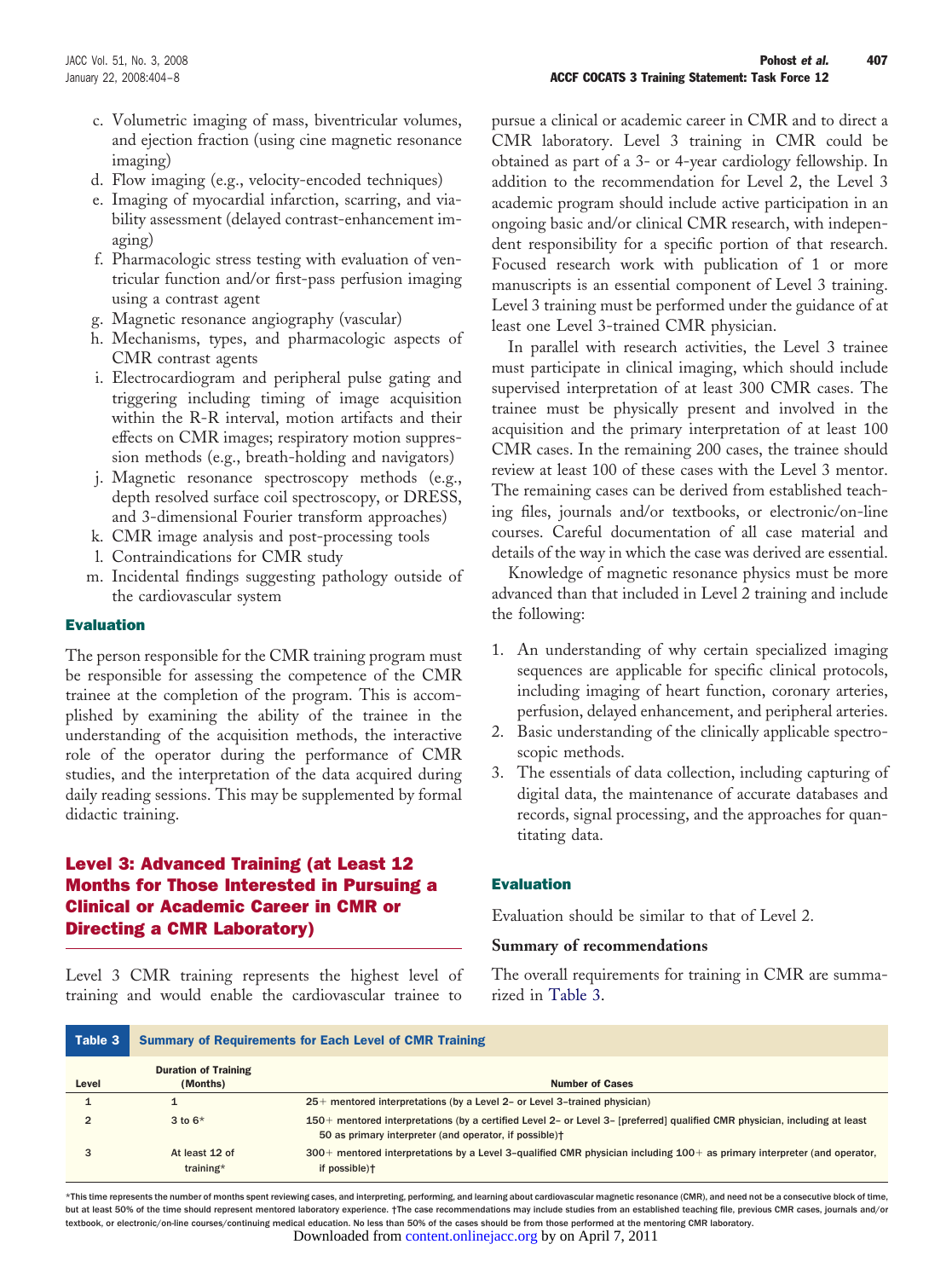*This is an update of the 2006 document that was written by Matthew J. Budoff, MD, FACC—Chair; Stephan Achenbach, MD (Society of Cardiovascular Computed Tomography Representative); Zahi A. Fayad, PhD, FACC (Society of Atherosclerosis Imaging and Prevention Representative); Daniel S. Berman, MD, FACC; Michael Poon, MD, FACC; Allen J. Taylor, MD, FACC; Barry F. Uretsky, MD, FACC (Society for Cardiovascular Angiography and Interventions Represen-* *tative); and Kim Allan Williams, MD, FACC (American Society of Nuclear Cardiology Representative).*

doi:10.1016/j.jacc.2007.11.020

Key Words: ACCF Training Statement COCATS 3 cardiovascular imaging  $\blacksquare$  cardiovascular magnetic resonance  $\blacksquare$  steady state free precession.

## **APPENDIX 1. AUTHOR RELATIONSHIPS WITH INDUSTRY—ACCF 2008 RECOMMENDATIONS FOR TRAINING IN ADULT CARDIOVASCULAR MEDICINE CORE CARDIOLOGY TRAINING (COCATS 3)—TASK FORCE 12: TRAINING IN ADVANCED CARDIOVASCULAR IMAGING (CARDIOVASCULAR MAGNETIC RESONANCE [CMR])**

| <b>Name</b>                     | <b>Consultant</b> | Research<br>Grant        | <b>Scientific</b><br><b>Advisory</b><br><b>Board</b> | Speakers'<br><b>Bureau</b>                 | <b>Steering</b><br><b>Committee</b> | <b>Stock</b><br><b>Holder</b> | <b>Other</b>                  |
|---------------------------------|-------------------|--------------------------|------------------------------------------------------|--------------------------------------------|-------------------------------------|-------------------------------|-------------------------------|
| Dr. Raymond J.<br>Kim           | • Mallinckrodt    | • Siemens                | None                                                 | None                                       | None                                | None                          | • Heart IT-Founder            |
| Dr. Christopher<br>M. Kramer    | • GE Healthcare   | • Astellas<br>• Novartis | None                                                 | • GE Healthcare                            | None                                | None                          | • Siemens-Research<br>support |
| Dr. Warren J.<br><b>Manning</b> | None              | None                     | None                                                 | None                                       | None                                | None                          | None                          |
| Dr. Gerald M.<br>Pohost         | None              | . GE Healthcare          | None                                                 | $\bullet$ Takeda<br><b>Pharmaceuticals</b> | None                                | None                          | None                          |

This table represents the relationships of committee members with industry that were reported by the authors as relevant to this topic. It does not necessarily reflect relationships with industry at the time of publication.

# **APPENDIX 2. PEER REVIEWER RELATIONSHIPS WITH INDUSTRY—ACCF 2008 RECOMMENDATIONS FOR TRAINING IN ADULT CARDIOVASCULAR MEDICINE CORE CARDIOLOGY TRAINING (COCATS 3)—TASK FORCE 12: TRAINING IN ADVANCED CARDIOVASCULAR IMAGING (CARDIOVASCULAR MAGNETIC RESONANCE [CMR])**

| Name*<br>Dr. Rick A.                    | <b>Affiliation</b><br>. Official-Board of Trustees                          | <b>Consultant</b><br>None | <b>Research</b><br>Grant<br>None | <b>Scientific</b><br><b>Advisory</b><br><b>Board</b><br>None | Speakers'<br><b>Bureau</b><br>None | <b>Steering</b><br><b>Committee</b><br>None | <b>Stock</b><br><b>Holder</b><br>None | <b>Other</b><br>None |
|-----------------------------------------|-----------------------------------------------------------------------------|---------------------------|----------------------------------|--------------------------------------------------------------|------------------------------------|---------------------------------------------|---------------------------------------|----------------------|
| Nishimura<br>Dr. Raymond<br>Y. K. Kwong | • Organizational-Society for<br><b>Cardiovascular Magnetic</b><br>Resonance | None                      | None                             | None                                                         | None                               | None                                        | None                                  | None                 |
| Dr. Nathaniel<br><b>Reichek</b>         | • Organizational-Society for<br><b>Cardiovascular Magnetic</b><br>Resonance | None                      | None                             | None                                                         | None                               | None                                        | None                                  | None                 |

The individuals listed above did not declare any relationships with industry. This table represents the relationships of peer reviewers with industry that were reported by the authors as relevant to this topic. It does not necessarily reflect relationships with industry at the time of publication. \*Names are listed in alphabetical order with each category of review.